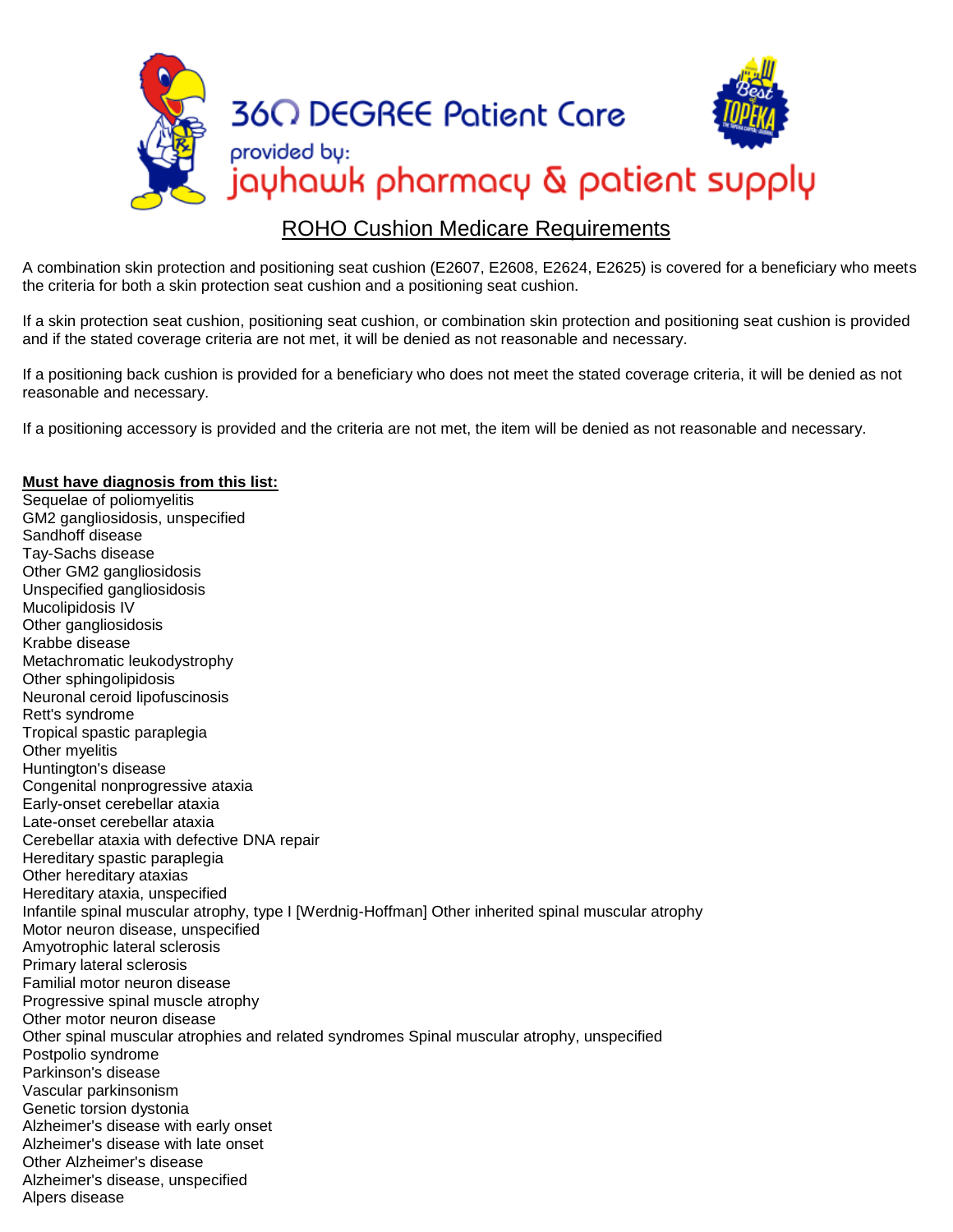Leigh's disease

Subacute combined degeneration of spinal cord in diseases classified elsewhere Cerebellar ataxia in diseases classified elsewhere Other specified degenerative disorders of nervous system in diseases classified elsewhere Multiple sclerosis Neuromyelitis optica [Devic] Acute and subacute hemorrhagic leukoencephalitis [Hurst] Other specified acute disseminated demyelination Acute disseminated demyelination, unspecified Diffuse sclerosis of central nervous system Central demyelination of corpus callosum Central pontine myelinolysis Acute transverse myelitis in demyelinating disease of central nervous system Subacute necrotizing myelitis of central nervous system Concentric sclerosis [Balo] of central nervous system Other specified demyelinating diseases of central nervous system Demyelinating disease of central nervous system, unspecified Muscular dystrophy Congenital myopathies Spastic quadriplegic cerebral palsy Spastic diplegic cerebral palsy Spastic hemiplegic cerebral palsy Athetoid cerebral palsy Ataxic cerebral palsy Other cerebral palsy Cerebral palsy, unspecified Flaccid hemiplegia affecting unspecified side Flaccid hemiplegia affecting right dominant side Flaccid hemiplegia affecting left dominant side Flaccid hemiplegia affecting right nondominant side Flaccid hemiplegia affecting left nondominant side Spastic hemiplegia affecting unspecified side Spastic hemiplegia affecting right dominant side Spastic hemiplegia affecting left dominant side Spastic hemiplegia affecting right nondominant side Spastic hemiplegia affecting left nondominant side Hemiplegia, unspecified affecting unspecified side Hemiplegia, unspecified affecting right dominant side Hemiplegia, unspecified affecting left dominant side Hemiplegia, unspecified affecting right nondominant side Hemiplegia, unspecified affecting left nondominant side Paraplegia, unspecified Paraplegia, complete Paraplegia, incomplete Quadriplegia, unspecified Quadriplegia, C1-C4 complete Quadriplegia, C1-C4 incomplete Quadriplegia, C5-C7 complete Quadriplegia, C5-C7 incomplete Other specified disorders of brain Disorder of brain, unspecified Other disorders of brain in diseases classified elsewhere Syringomyelia and syringobulbia Acute infarction of spinal cord (embolic) (nonembolic) Other vascular myelopathies Myelopathy in diseases classified elsewhere Hemiplegia and hemiparesis following nontraumatic subarachnoid hemorrhage affecting right dominant side Hemiplegia and hemiparesis following nontraumatic subarachnoid hemorrhage affecting left dominant side Hemiplegia and hemiparesis following nontraumatic subarachnoid hemorrhage affecting right non-dominant side Hemiplegia and hemiparesis following nontraumatic subarachnoid hemorrhage affecting left non-dominant side Hemiplegia and hemiparesis following nontraumatic subarachnoid hemorrhage affecting unspecified side Hemiplegia and hemiparesis following nontraumatic intracerebral hemorrhage affecting right dominant side Hemiplegia and hemiparesis following nontraumatic intracerebral hemorrhage affecting left dominant side Hemiplegia and hemiparesis following nontraumatic intracerebral hemorrhage affecting right non-dominant side Hemiplegia and hemiparesis following nontraumatic intracerebral hemorrhage affecting left non-dominant side Hemiplegia and hemiparesis following nontraumatic intracerebral hemorrhage affecting unspecified side Hemiplegia and hemiparesis following other nontraumatic intracranial hemorrhage affecting right dominant side Hemiplegia and hemiparesis following other nontraumatic intracranial hemorrhage affecting left dominant side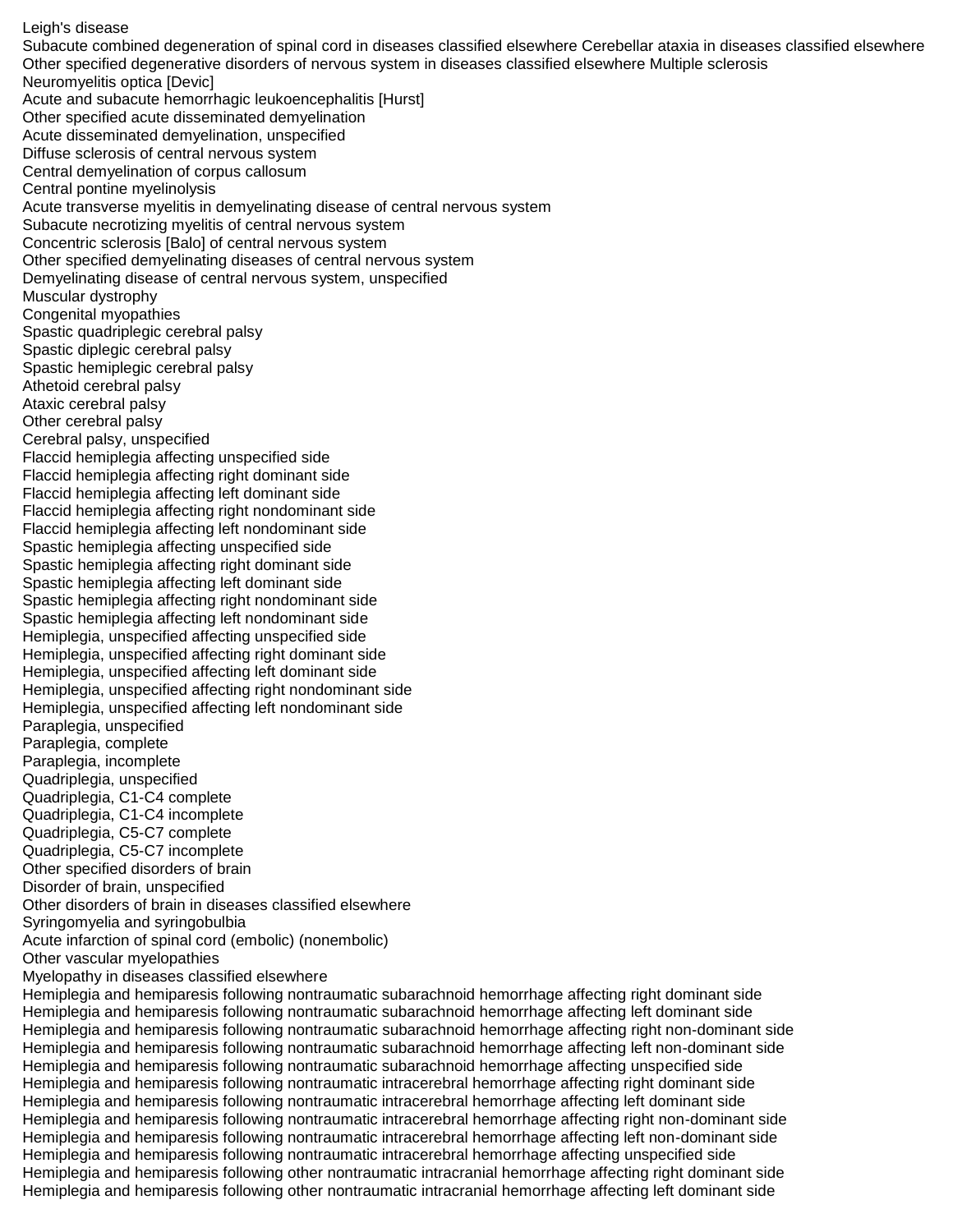Hemiplegia and hemiparesis following other nontraumatic intracranial hemorrhage affecting right non-dominant side Hemiplegia and hemiparesis following other nontraumatic intracranial hemorrhage affecting left non-dominant side Hemiplegia and hemiparesis following other nontraumatic intracranial hemorrhage affecting unspecified side

Hemiplegia and hemiparesis following cerebral infarction affecting right dominant side

Hemiplegia and hemiparesis following cerebral infarction affecting left dominant side

Hemiplegia and hemiparesis following cerebral infarction affecting right non-dominant side Hemiplegia and hemiparesis following cerebral infarction affecting left non-dominant side Hemiplegia and hemiparesis following cerebral infarction affecting unspecified side

Hemiplegia and hemiparesis following other cerebrovascular disease affecting right dominant side Hemiplegia and hemiparesis following other cerebrovascular disease affecting left dominant side Hemiplegia and hemiparesis following other cerebrovascular disease affecting right non-dominant side

Hemiplegia and hemiparesis following other cerebrovascular disease affecting left non-dominant side

Hemiplegia and hemiparesis following other cerebrovascular disease affecting unspecified side Hemiplegia and hemiparesis following unspecified cerebrovascular disease affecting right dominant side

Hemiplegia and hemiparesis following unspecified cerebrovascular disease affecting left dominant side

Hemiplegia and hemiparesis following unspecified cerebrovascular disease affecting right non-dominant side

Hemiplegia and hemiparesis following unspecified cerebrovascular disease affecting left non-dominant side

Hemiplegia and hemiparesis following unspecified cerebrovascular disease affecting unspecified side

Immobility syndrome (paraplegic)

Other specified disorders of muscle

Cervical spina bifida with hydrocephalus

Thoracic spina bifida with hydrocephalus

Lumbar spina bifida with hydrocephalus

Sacral spina bifida with hydrocephalus

Unspecified spina bifida with hydrocephalus

Cervical spina bifida without hydrocephalus

Thoracic spina bifida without hydrocephalus

Lumbar spina bifida without hydrocephalus

Sacral spina bifida without hydrocephalus Spina bifida, unspecified

Arnold-Chiari syndrome without spina bifida or hydrocephalus Arnold-Chiari syndrome with spina bifida Arnold-Chiari syndrome with hydrocephalus

Arnold-Chiari syndrome with spina bifida and hydrocephalus Other congenital deformities of chest

Congenital deformity of finger(s) and hand

Arthrogryposis multiplex congenita

Osteogenesis imperfecta

## **AND a diagnosis from this list:**

Monoplegia of lower limb affecting unspecified side Monoplegia of lower limb affecting right dominant side Monoplegia of lower limb affecting left dominant side Monoplegia of lower limb affecting right nondominant side Monoplegia of lower limb affecting left nondominant side Monoplegia of lower limb following nontraumatic subarachnoid hemorrhage affecting right dominant side Monoplegia of lower limb following nontraumatic subarachnoid hemorrhage affecting left dominant side Monoplegia of lower limb following nontraumatic subarachnoid hemorrhage affecting right non-dominant side Monoplegia of lower limb following nontraumatic subarachnoid hemorrhage affecting left non-dominant side Monoplegia of lower limb following nontraumatic subarachnoid hemorrhage affecting unspecified side Monoplegia of lower limb following nontraumatic intracerebral hemorrhage affecting right dominant side Monoplegia of lower limb following nontraumatic intracerebral hemorrhage affecting left dominant side Monoplegia of lower limb following nontraumatic intracerebral hemorrhage affecting right non-dominant side Monoplegia of lower limb following nontraumatic intracerebral hemorrhage affecting left non-dominant side Monoplegia of lower limb following nontraumatic intracerebral hemorrhage affecting unspecified side Monoplegia of lower limb following other nontraumatic intracranial hemorrhage affecting right dominant side Monoplegia of lower limb following other nontraumatic intracranial hemorrhage affecting left dominant side Monoplegia of lower limb following other nontraumatic intracranial hemorrhage affecting right non-dominant side Monoplegia of lower limb following other nontraumatic intracranial hemorrhage affecting left non-dominant side Monoplegia of lower limb following other nontraumatic intracranial hemorrhage affecting unspecified side Monoplegia of lower limb following cerebral infarction affecting right dominant side Monoplegia of lower limb following cerebral infarction affecting right non-dominant side Monoplegia of lower limb following cerebral infarction affecting left non-dominant side Monoplegia of lower limb following cerebral infarction affecting unspecified side Monoplegia of lower limb following other cerebrovascular disease affecting right dominant side Monoplegia of lower limb following other cerebrovascular disease affecting left dominant side Monoplegia of lower limb following other cerebrovascular disease affecting right non-dominant side Monoplegia of lower limb following other cerebrovascular disease affecting left non-dominant side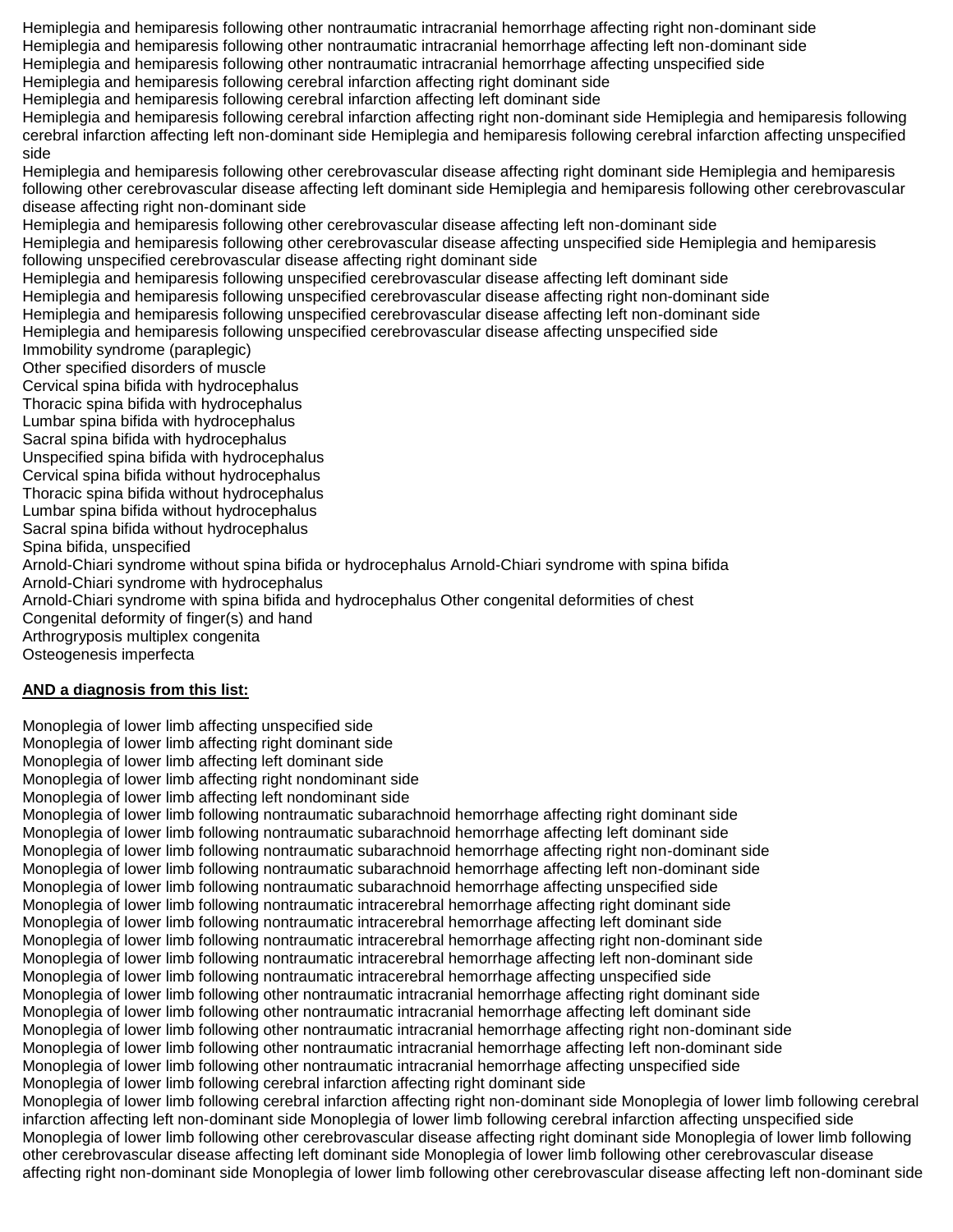Monoplegia of lower limb following other cerebrovascular disease affecting unspecified side Monoplegia of lower limb following unspecified cerebrovascular disease affecting right dominant side Monoplegia of lower limb following unspecified cerebrovascular disease affecting left dominant side Monoplegia of lower limb following unspecified cerebrovascular disease affecting right non-dominant side Monoplegia of lower limb following unspecified cerebrovascular disease affecting left non-dominant side Monoplegia of lower limb following unspecified cerebrovascular disease affecting unspecified side Osteogenesis imperfecta Complete traumatic amputation at right hip joint, initial encounter Complete traumatic amputation at right hip joint, subsequent encounter Complete traumatic amputation at right hip joint, sequela Complete traumatic amputation at left hip joint, initial encounter Complete traumatic amputation at left hip joint, subsequent encounter Complete traumatic amputation at left hip joint, sequela Complete traumatic amputation at unspecified hip joint, initial encounter Complete traumatic amputation at unspecified hip joint, subsequent encounter Complete traumatic amputation at unspecified hip joint, sequela Partial traumatic amputation at right hip joint, initial encounter Partial traumatic amputation at right hip joint, subsequent encounter Partial traumatic amputation at right hip joint, sequela Partial traumatic amputation at left hip joint, initial encounter Partial traumatic amputation at left hip joint, subsequent encounter Partial traumatic amputation at left hip joint, sequela Partial traumatic amputation at unspecified hip joint, initial encounter Partial traumatic amputation at unspecified hip joint, subsequent encounter Partial traumatic amputation at unspecified hip joint, sequela Complete traumatic amputation at level between right hip and knee, initial encounter Complete traumatic amputation at level between right hip and knee, subsequent encounter Complete traumatic amputation at level between right hip and knee, sequela Complete traumatic amputation at level between left hip and knee, initial encounter Complete traumatic amputation at level between left hip and knee, subsequent encounter Complete traumatic amputation at level between left hip and knee, sequela Complete traumatic amputation at level between unspecified hip and knee, initial encounter Complete traumatic amputation at level between unspecified hip and knee, subsequent encounter Complete traumatic amputation at level between unspecified hip and knee, sequela Partial traumatic amputation at level between right hip and knee, initial encounter Partial traumatic amputation at level between right hip and knee, subsequent encounter **Description** Partial traumatic amputation at level between right hip and knee, sequela Partial traumatic amputation at level between left hip and knee, initial encounter Partial traumatic amputation at level between left hip and knee, subsequent encounter Partial traumatic amputation at level between left hip and knee, sequela Partial traumatic amputation at level between unspecified hip and knee, initial encounter Partial traumatic amputation at level between unspecified hip and knee, subsequent encounter Partial traumatic amputation at level between unspecified hip and knee, sequela Complete traumatic amputation of right hip and thigh, level unspecified, initial encounter Complete traumatic amputation of right hip and thigh, level unspecified, subsequent encounter Complete traumatic amputation of right hip and thigh, level unspecified, sequela Complete traumatic amputation of left hip and thigh, level unspecified, initial encounter Complete traumatic amputation of left hip and thigh, level unspecified, subsequent encounter Complete traumatic amputation of left hip and thigh, level unspecified, sequela Complete traumatic amputation of unspecified hip and thigh, level unspecified, initial encounter Complete traumatic amputation of unspecified hip and thigh, level unspecified, subsequent encounter Complete traumatic amputation of unspecified hip and thigh, level unspecified, sequela Partial traumatic amputation of right hip and thigh, level unspecified, initial encounter Partial traumatic amputation of right hip and thigh, level unspecified, subsequent encounter Partial traumatic amputation of right hip and thigh, level unspecified, sequela Partial traumatic amputation of left hip and thigh, level unspecified, initial encounter Partial traumatic amputation of left hip and thigh, level unspecified, subsequent encounter Partial traumatic amputation of left hip and thigh, level unspecified, sequela Partial traumatic amputation of unspecified hip and thigh, level unspecified, initial encounter Partial traumatic amputation of unspecified hip and thigh, level unspecified, subsequent encounter Partial traumatic amputation of unspecified hip and thigh, level unspecified, sequela Complete traumatic amputation at knee level, right lower leg, initial encounter Complete traumatic amputation at knee level, right lower leg, subsequent encounter Complete traumatic amputation at knee level, right lower leg, sequela Complete traumatic amputation at knee level, left lower leg, initial encounter Complete traumatic amputation at knee level, left lower leg, subsequent encounter Complete traumatic amputation at knee level, left lower leg, sequela Complete traumatic amputation at knee level, unspecified lower leg, initial encounter